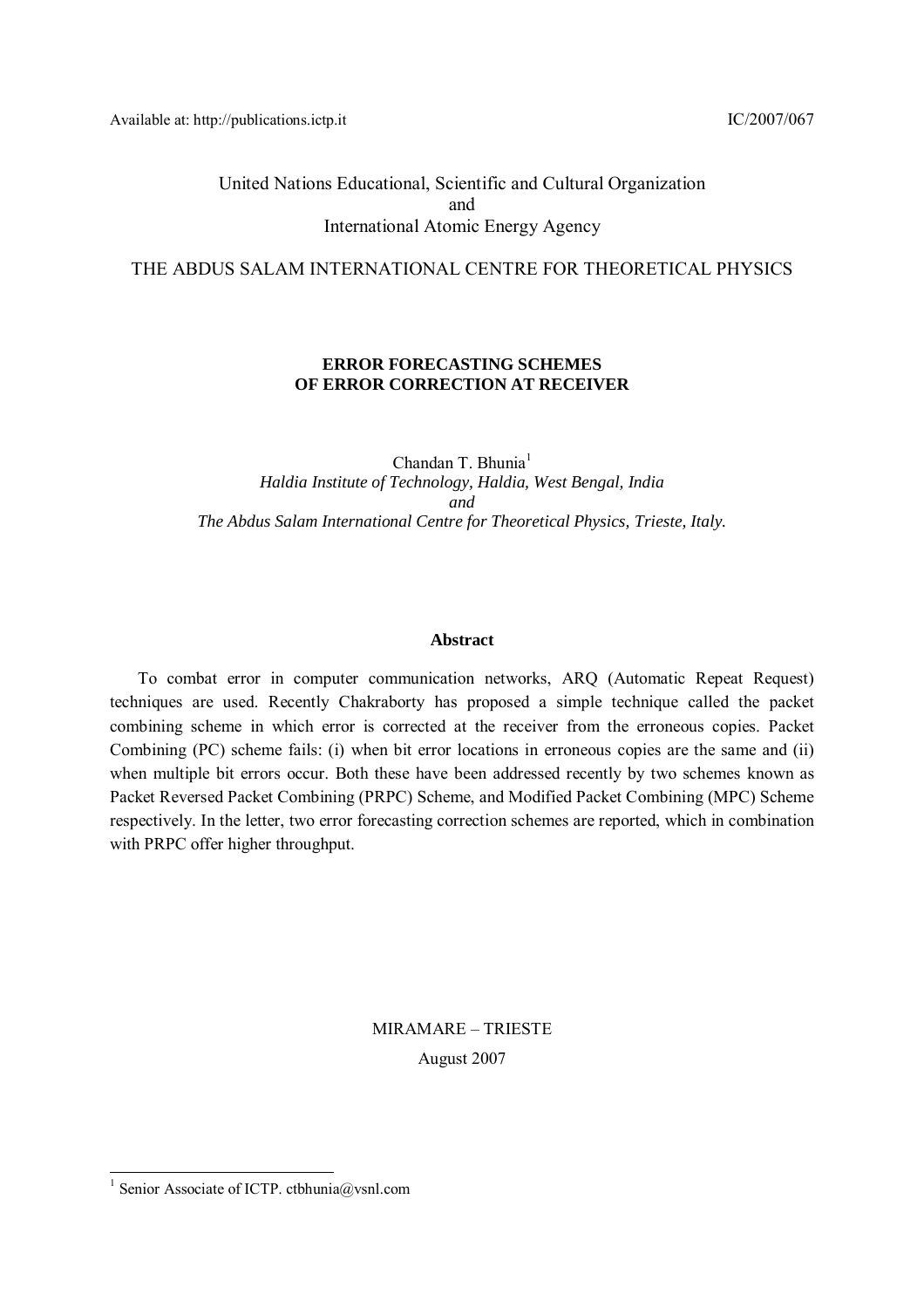#### **I. INTRODUCTION**

Packet combining (PC) scheme for correction of bit error using erroneous copies of packet at receiver was introduced by Chakraborty[1]. In the scheme two erroneous copies are XORed for locating the position of bit(s) in error of the packet, so that the receiver can correct the error rather than requesting a transmitter to retransmit the packet. The correction process proposed is the brute force bit by bit inversion of the located bit error positions and followed by FCS (frame check sequence) check. The PC scheme of Chakraborty fails: (i) when bit error locations in erroneous copies are the same and (ii) when multiple bit errors occur. A scheme called Packet Reversed Packet Combining (PRPC) has been studied[2] to tackle the first problem of PC. Modified Packet Combining (MPC)[3-6] was reported to tackle the multiple bit errors. Any error correction scheme for networks will mainly address the correction for single bit error. When bit error rate is  $10^{-2}$  or less, the probability of higher bit error compared to single bit error in the packet is insignificant. The type of links available except very long haul wireless satellite links for networks do guarantee bit error rate of  $10^{-2}$  or less.

We propose error forecasting correction schemes (two schemes) at the receiver in combination with PRPC. The proposed schemes can correct all single bit errors with higher throughput.

#### **II. BASIC IDEA**

#### *Review of PRPC*

The idea behind PRPC[2] is that when the receiver receives an erroneous packet and requests for retransmission of another copy without discarding the first erroneous copy, the transmitter transmits a bit reversed packet of original packet. Example:

1. Say the original packet is 00110101. Say on the first transmission the receiver receives the packet as  $00111101$  (call it first copy) (error location is marked bold,  $5<sup>th</sup>$  bit from left). Receiver requests for retransmission. Transmitter retransmits a copy with bit reversed as: 10101100 (bit wise reversed copy of original packet, LSB of original packet is now MSB of bit reversed packet and vice versa). Say receiver gets the bit reversed copy erroneously with error at same error location ( $5<sup>th</sup>$  bit from left). Thus the receiver will receive it as: 1010**0**100 (call it second copy).

2. Say the original packet is, 01. Say on first transmission the receiver receives the packet as 0**0** (call it first copy) (error location is marked bold). Receiver requests for retransmission. Transmitter retransmits a bit reversed copy as: 10 (bit wise reversed copy). Say the receiver gets the bit reversed copy erroneously with the same error location. Thus the receiver will receive it as: 1**1** (call it second copy). Note that to mark the bit reversed copy, we have underlined the copy.

The receiver will now perform a correction operation as follows. The receiver reverses the second copy bit wise. In the example (1), we get a second copy on reversing as 0011**0**101. Now the receiver does the correction as in PC with reversed second copy and first copy. In the example, XOR of first and reversed second copy will result in 00011000. Thus now the application of brute force bit inversion on  $4<sup>th</sup>$  &  $5<sup>th</sup>$  bit will correct the error and it will require on average 2 trails only. In the example (2), XOR operation will result 11. The brute force bit inversion scheme will be employed to correct. The PRPC scheme will be able to correct single bit errors by using two consecutive erroneous packets when error occurs at the same location, because the packet reversing changes the bit position.

#### *PROPOSED BASIC IDEA Scheme I*

We propose that the receiver operates in the PRPC scheme for correcting a first few packets  $m \leq k$ where k is the packet size in bits. When the receiver corrects bit errors of these m packets by PRPC, it maintains a record of frequency of correction done at different bit locations. The receiver then prepares a set of bit locations in error in order of descending frequency. We call the set an error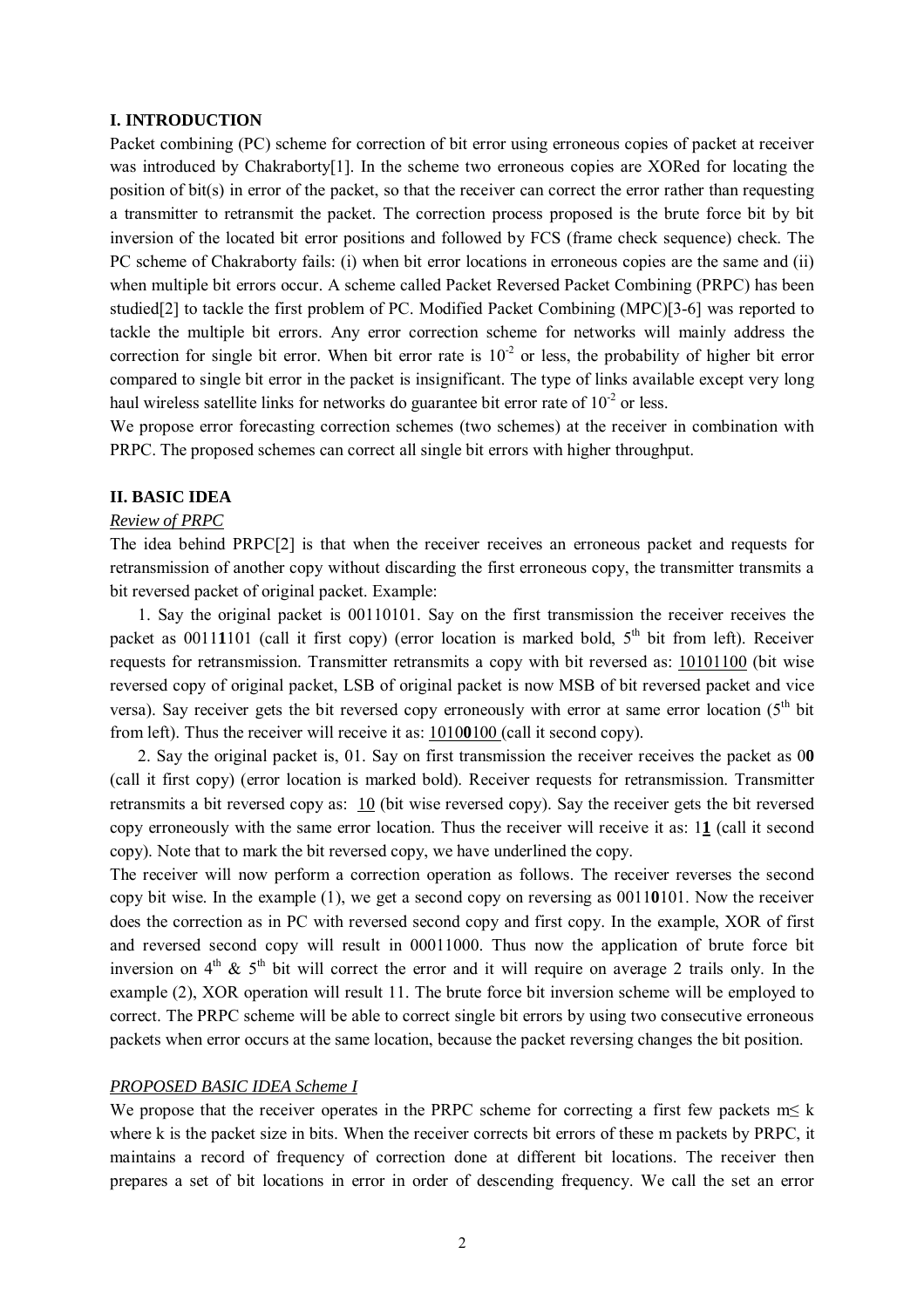forecasting set. When any packet in the next slots of m packets received erroneously, the receiver applies the bit inversion scheme for correcting on the bit locations in the set as per order. At the same time, the receiver keeps the record of corrections for new m packets. The correction by this scheme may be called an error forecasting correction at the receiver. If for any packet, correction fails by the forecasting process, the receiver requests for retransmission by sending negative acknowledgements. The transmitter then operates in PRPC scheme. The protocol of the proposed scheme is shown in fig 1.

Example: A simple example is taken to illustrate the idea. Say the packet size is 32 bits, the receiver assumes m=16. Say, the first m packets, when delivered under PRPC scheme, the receiver gets a record of bit correcting locations as in table I. The receiver generates error forecasting set. In the example, the set is [8, 5, 3, 12, 16]. The scientific reason for this is that the probability of future packets having error at locations 8, 5, 3, 12 and 16 are respectively 6/13, 5/13, 3/13, 1/13 and 1/13, if the channel remains static in generating error vectors. The dynamic or time variant situation will be tackled by the continuously upgraded error forecasting set of the receiver on each block of m packets.

|                | Bit locations   Frequency of error correction at different locations |
|----------------|----------------------------------------------------------------------|
|                |                                                                      |
| $\overline{2}$ |                                                                      |
| $\overline{3}$ | $\overline{2}$                                                       |
| $\overline{4}$ |                                                                      |
| 5              | 3                                                                    |
| 6              |                                                                      |
| 7              |                                                                      |
| 8              | 6                                                                    |
| 9              |                                                                      |
| 10             |                                                                      |
| 11             |                                                                      |
| 12             | 1                                                                    |
| 13             |                                                                      |
| 14             |                                                                      |
| 15             |                                                                      |
| 16             | 1                                                                    |

Table I: Example of bit errors in locations.

# *PROPOSED BASIC IDEA Scheme II*

We propose that the receiver will calculate a weighted average, w with frequencies of error occurred at different bit locations in first slot of m packets:

$$
w = \frac{\sum frequencies}{number of locations that got in error}
$$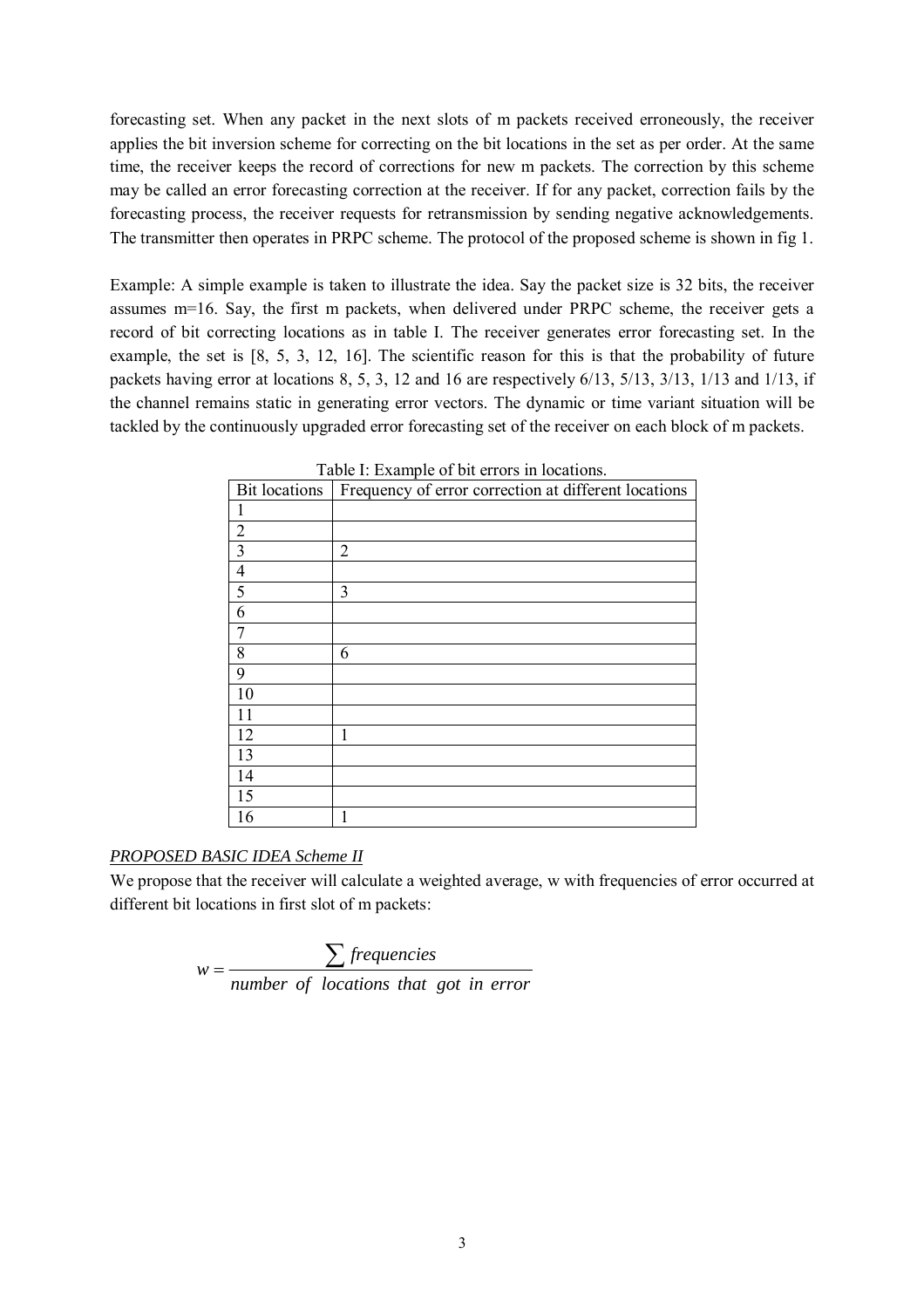

Fig. 1: MPC with PRPC in stop and wait ARQ operation

Unlike scheme I, in scheme II the receiver will make an error forecasting set with the locations having frequency ≥w. For the next slots of m packets, the receiver will apply for correction with location in the set, and at the same time will record and calculate w for the next slot. In the example considered for scheme I, when applied in scheme II, w becomes  $=13/5=2.6$ . The error forecasting set is then [8.5]. Bit inversion correction will then apply to location 8 and then to 5 followed by PRPC if required. Note that scheme II applies bit inversion only to locations having error occurrence frequency greater than w. This makes scheme II to realize correction with probability in the considered example, such as  $\{6/13 + \dots\}$ 5/13} unlike full probability  $1$  {=6/13 + 5/13 + 3/13 + 1/13 + 1/13} of scheme I.

## **III. ANALYSIS**

The throughput of all ARQ techniques depends on the average number (n) of times a packet needs transmission (including retransmission) for successful reception by the receiver. As n decreases, the throughput increases, and when n=1 the throughput is 100%. We propose to study the gain of the proposed scheme over that of PRPC and if gain is achieved, it will be equally true for other ARQ schemes[1-7], as PRPC offers higher throughput over ARQ protocols[7]. The gain will be measured by the parameter, n as defined. In normal stop and wait ARQ:

$$
n_{\rm sw} = \frac{1}{1 - P} \tag{1}
$$

where P=packet error probability,

$$
=1-(1-\alpha)^k
$$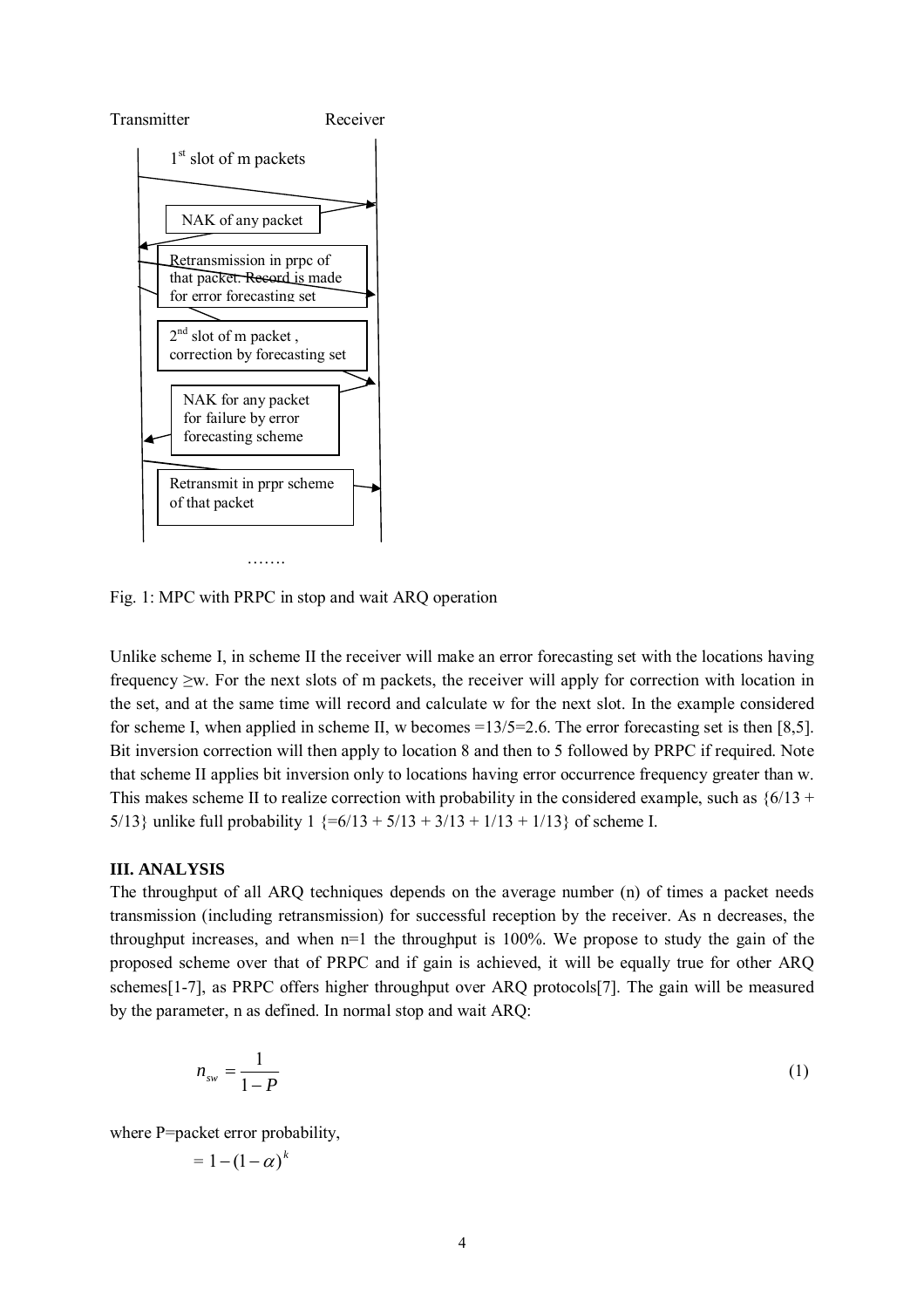and  $\alpha$  = bit error rate and k is the packet size in bits.

## *PRPC*

In PRPC, all single bit errors will be corrected. The probability that a packet is with single bit error is

$$
P_1 = \mathbf{C}_1^k \alpha^1 (1 - \alpha)^{k-1} \tag{2}
$$

Thus the probability of packet in error except single bit error is:

$$
P - P_1 \tag{3}
$$

In PRPC, for correction of single bit error, a packet is transmitted twice: first the original and then the reversed. Thus in PRPC when stop and wait ARQ protocol is implemented, the average number of times,  $n_{\text{prec}}$  a packet needs transmission (including retransmission) for successful delivery is:

$$
n_{\text{prpc}} = \frac{1 - P_1}{1 - (P - P_1)} + 2.P_1 \tag{4}
$$

The first part of the right-hand side of eq.(4) is for correction in normal stop and wait ARQ for bit errors other than single bit error, and the second part is for PRPC in correcting single bit error.

Simple Proof: i) when  $P=P_1=0$  (no error case, the result must be 1 packet per success) we got that as  $n_{prpc} = 1$ ; ii) when P=P<sub>1</sub>=1(all single bit error, the result must be 2 packets per success as in PRPC), we got that as  $n_{prc} = 2$  and iii) when P=1 and P<sub>1</sub>≠1 (always packet is in error but error is not always single bit error, the result must be towards infinite packets per success), we got that as  $n_{prpc} \rightarrow \infty$ .

#### *PROPOSED SCHEME I*

We assume in the proposed scheme, the average number of times a packet needs transmission (including retransmission) for successful delivery is  $n_{proposed}$ .

Single bit error occurs in packets of k bits at any of the k locations with different k error vectors. With a choice of block of m packets, single bit error may maximum occur with m different vectors in maximum m different locations. Therefore, the scientific justification of error forecasting has success and failure probability respectively  $\frac{h}{k}$  $\frac{m}{2}$  and  $(1 - \frac{m}{2})$  $-\frac{m}{k}$ ). In case of success probability, the  $n_{proposed}$ =1 whereas in case of failure it will be equal to that of PRPC. Hence,

$$
n_{\text{prosed}} = 1 \times \frac{m}{k} + (1 - \frac{m}{k}) \left[ \frac{1 - P_1}{1 - P - P_1} + 2 P_1 \right] \tag{5}
$$

Based on eqs.(4) and (5), the Gain% of the proposed scheme over PRPC becomes: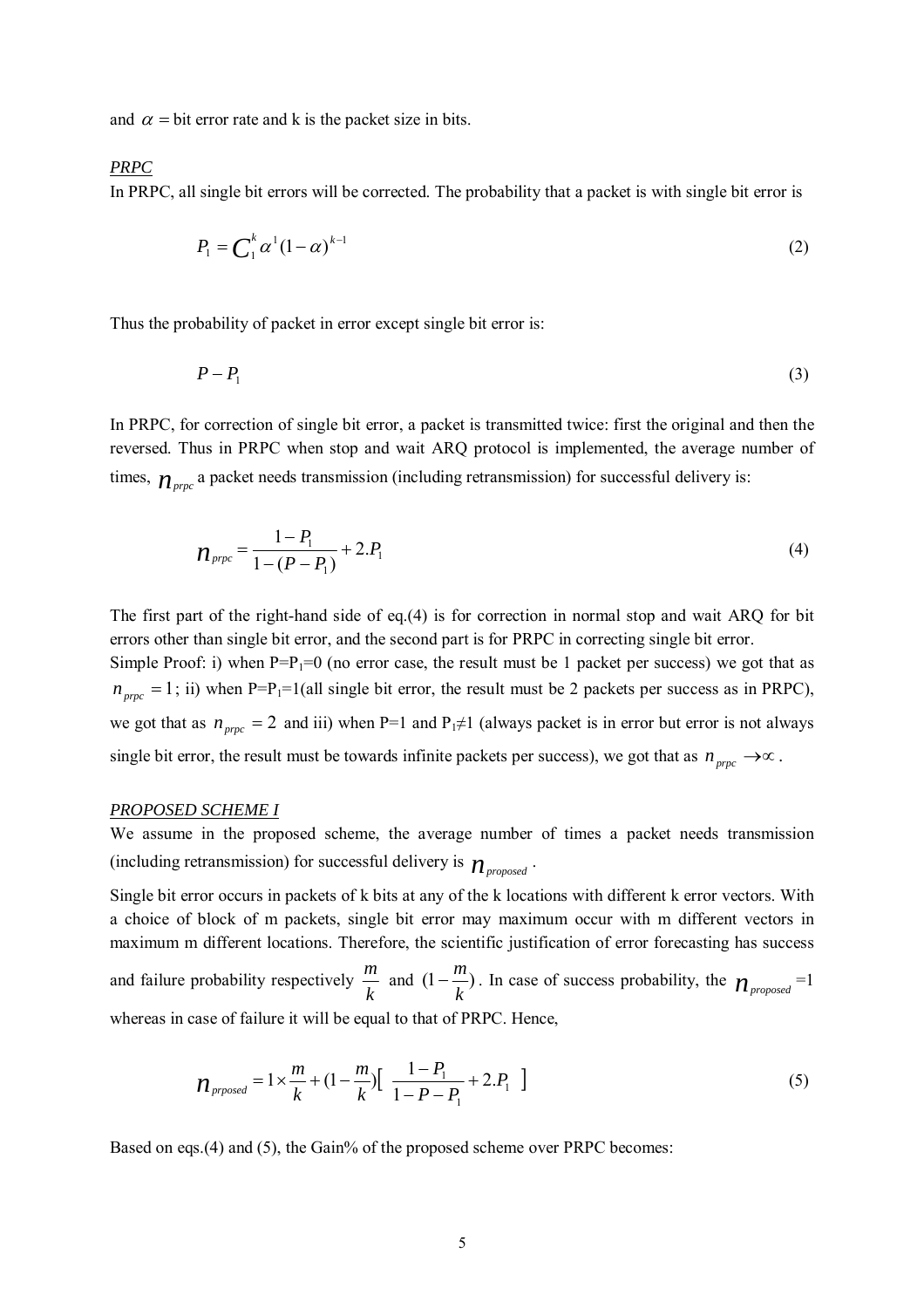$$
gain\% = \frac{n_{\text{prpc}} - n_{\text{proposed}}}{n_{\text{prpc}}} \times 100\%
$$
  
=  $\left(\frac{m}{k}\right) \left(\frac{P + 2P_1^2 - 2PP_1}{1 - P - P_1}\right) \times 100\%$  (6)

That shows that gain is obtained when:

$$
P > 2PP_1 - 2P_1^2 \tag{7}
$$

The inequality (7) meets as both P and  $P_1$  are less than 1. The numerical results of eq.(6) is plotted in fig 2. We find:

- i) gain% increases with packet size. This is due to increasingly probability of packet error with increased packet size
- ii) gain% increases with BER. This is because packet error probability increases with increased **BER**

Analysis and results indicate the superiority of the proposed error forecasting scheme to PRPC.

#### *PROPOSED SCHEME II*

In the scheme:

$$
n_{\text{prosed}} = 1 \times \frac{m}{k} \times L + (1 - \frac{m}{k})(1 - L) \left[ \frac{1 - P_1}{1 - P_1} + 2 \cdot P_1 \right] \tag{8}
$$

where:

$$
L = \frac{\sum frequencies \ge w}{number of locations that got in error}
$$

Scheme II will offer higher a throughput compared to PRPC as well compared to scheme I depending on w. If error locations repeat too much, scheme II will be superior to scheme I.